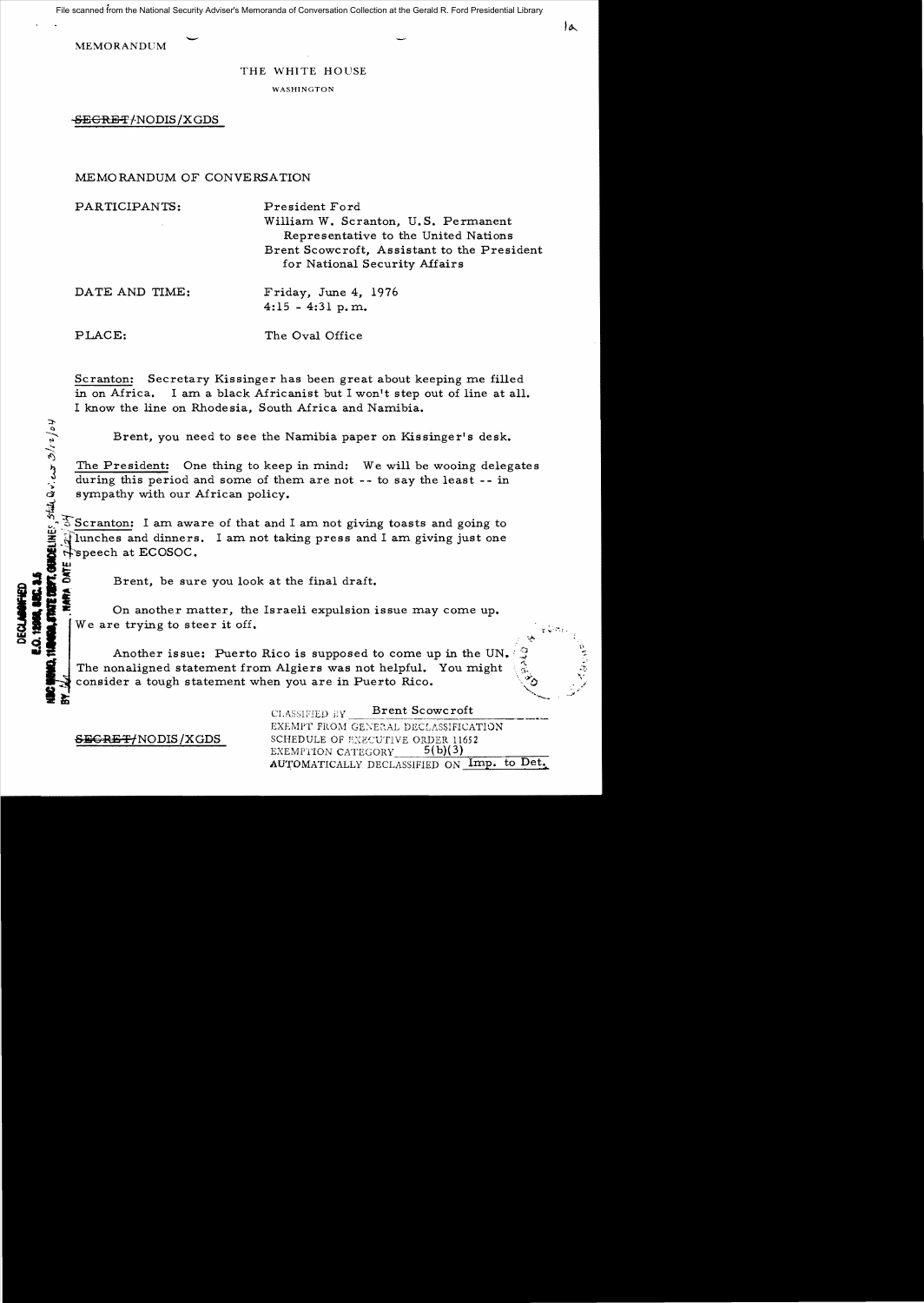# SEGRET/NODIS/XGDS

 $\ddot{\phantom{a}}$ 

The President: That is a good idea. Maybe I should go down Friday night or Saturday morning to have a break between that and the Conference.

[Some discussion.]

-

Maybe we'll helo to the Old Fort for a statement, then to the Dorado.

Scranton: One small point. Somoza said he told Major Daley what you wanted him to.

The President: I don't remember what it was.



**SEGRET/NODIS/XGDS**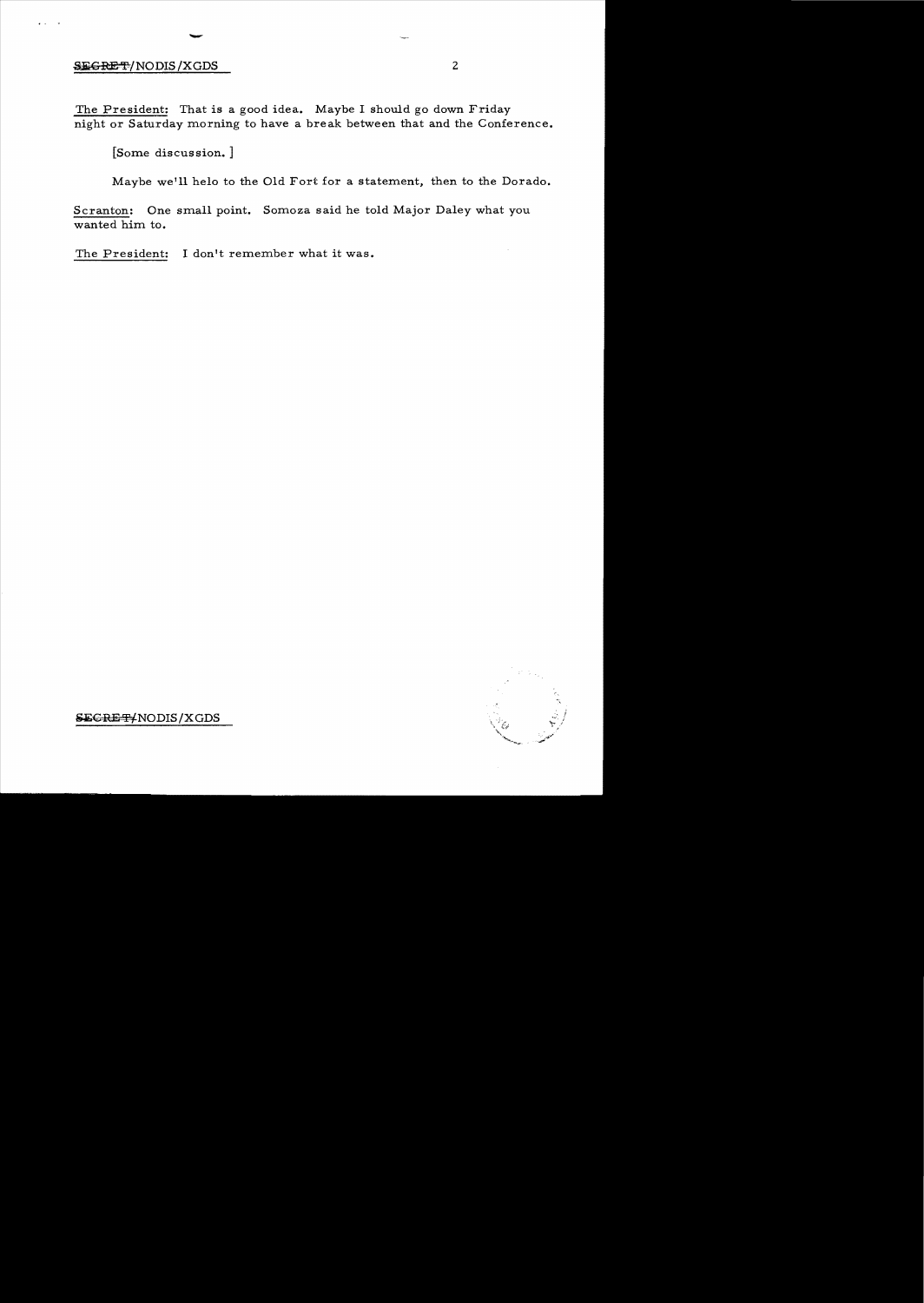### $\epsilon$ ONFIDENTIAL (GDS)

# MEETING WITH WILLIAM W. SCRANTON U. S. REPRESENTATIVE TO THE UNITED NATIONS

Friday, June 4, 1976 4:00 p. m. (15 minutes) The Oval Office

From: Brent Scowcroft

I. PURPOSE

Governor Scranton wishes to discuss his upcoming trip to Africa, June 12 to July 2.

## II. BACKGROUND, PARTICIPANTS & PRESS ARRANGEMENTS

A. Background: Governor Scranton will be visiting eleven African countries during a three-week trip. The trip is designed to complement Secretary Kissinger's African tour. Governor Scranton will meet with numerous African officials to discuss your policy toward Africa, key bilateral is sues, and important UN issues in advance of the 31st UN General Assembly this fall. The trip will immediately precede the annual OAU summit in Mauritius in July, at which decisions will be sought on common African positions on regional and UN problems.

Governor Scranton will visit Sierra Leone, Senegal, Upper Volta, Gabon, Central African Republic, Tanzania, Mozambique, Swaziland, Zambia, Cameroon, and the. Ivory Coast. He will conclude his trip by leading the US delegation to the 61st Conference' of the UN Economic and Social Council in Abidjan.

- B. Participants: Ambassador Scranton, Secretary Kissinger and Brent Scowcroft.
- C. Press Plan: Press photo session. Meeting to be announced.

CC»~FIDENTLAL -(GDS)

 $u_n$   $\frac{1}{2}i$ 

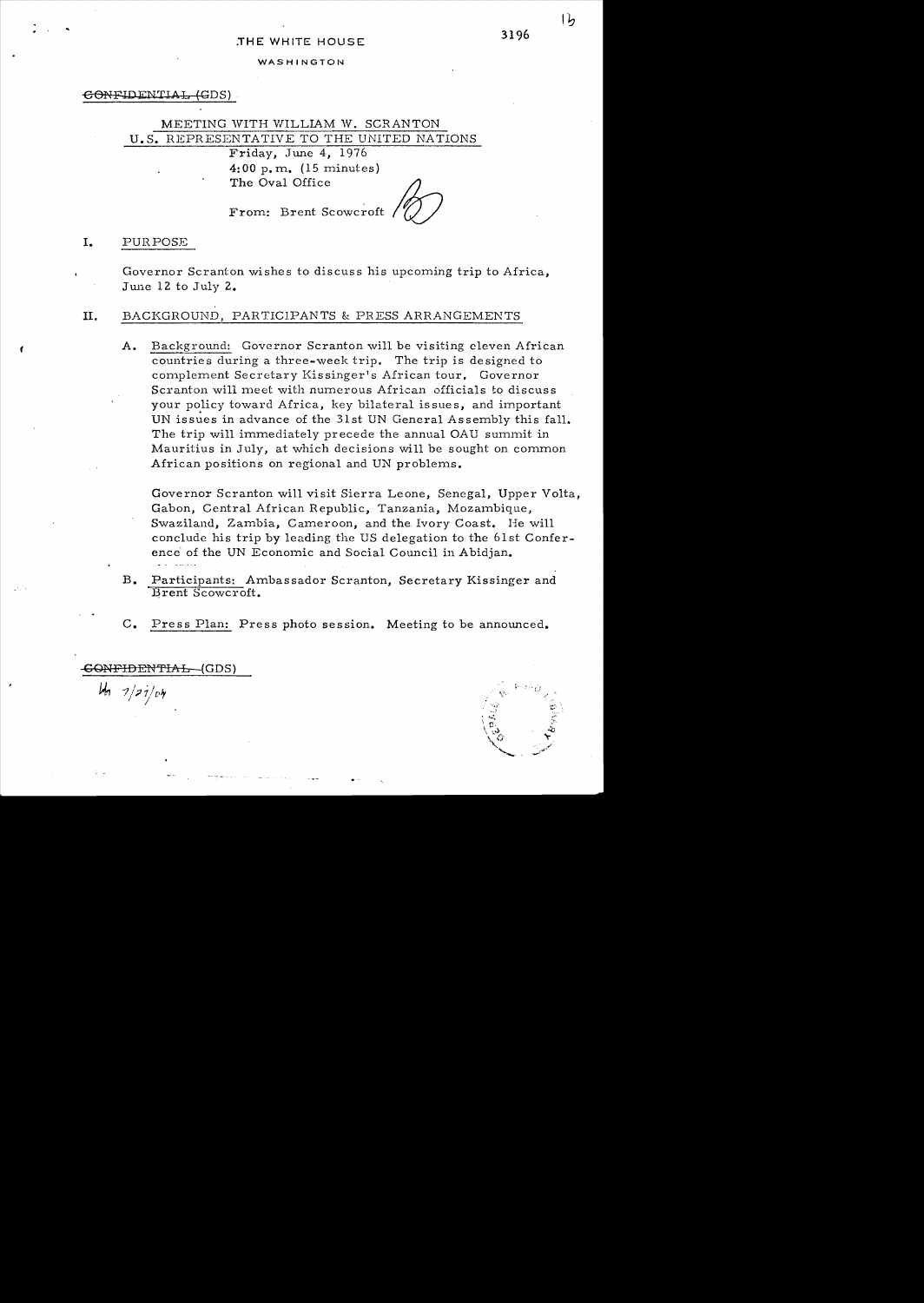### $GONFIDENTHAH (GDS)$   $-2$

### **III.**  TALKING POINTS

*t* 

- 1. I am pleased that you are going to Africa. Following Henry's trip, it will help underscore our determination to work for improved relations there. I understand you will be stopping in a number of countries which the Secretary did not have time to visit. Please extend my personal greetings to the African leaders you meet.
- . **2.**  You should reinforce the major statements Henry made in Africa and make clear my support for strengthenjng our bilateral ties as well as my personal commitment to working closer with Africans to find solutions to the continent's problems.
- **3. I** will be looking forward to your reports of your discus sions with the officials you will be visiting.

### GONFIDENTIAL (GDS)